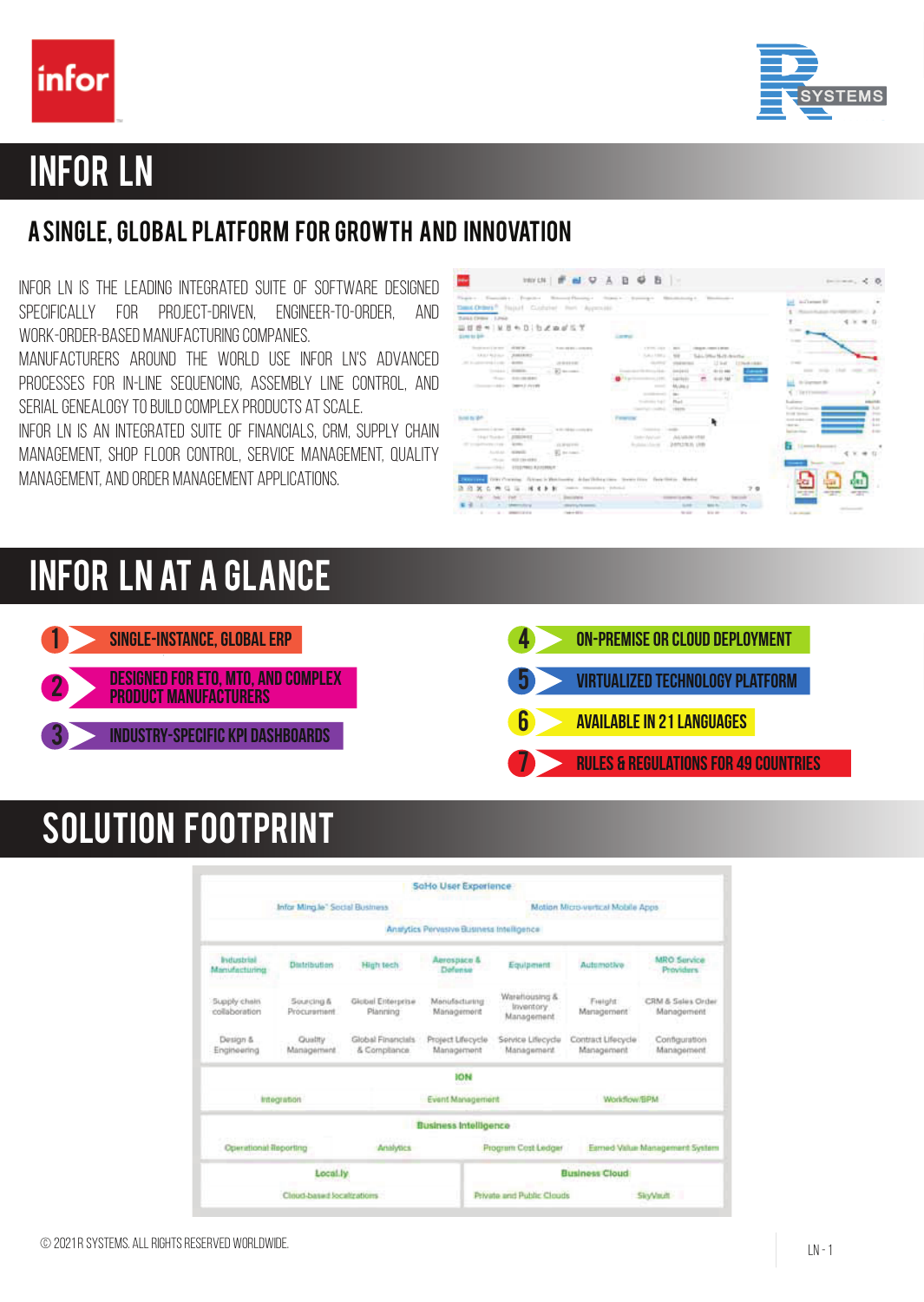# Unique capabilities

THRIVE IN A WORLD OF MASS CUSTOMIZATION WITH INFOR LN. MORE THAN 4,500 MANUFACTURERS TRUST LN TO HELP IMPROVE, ACCELERATE, AND streamline the most complex manufacturing processes anywhere. When your manufacturing operation requires detailed tracking of millions of parts from thousands of sources worldwide from as-designed to as-maintained, you can rely on Infor LN.

## Dynamic Enterprise Modelling

Drive efficiency with global process standardization features that empower you to leverage industry best PRACTICES, DEVELOP YOUR OWN, AND REPLICATE THEM AROUND THE GLOBE, ADJUSTING FOR SIZE, STRUCTURE, AND REGULATIONS. Easily change processes post-implementation to capitalize on market changes and speed innovation.

### Assembly Line Control

1

2

3

Precisely synchronize materials and manufacturing operations to assemble complex products with mass PRODUCTION EFFICIENCY AND PROFITABILITY. QUICKLY RESPOND TO LAST-MINUTE CUSTOMER CHANGES WITH OUT-OF-THE-BOX BEST practices that enable just-in-time and in-line sequencing for made-to-order processes.

## Serial Genealogy

Traceindividualcomponents andshareinformation acrossthe valuechainduring and afterproduction. WithInfor LN, YOU HAVE COMPLETE VISIBILITY OF PRODUCTS, ENABLING YOU TO GENERATE REVENUE FROM SERVICE AND MAINTENANCE LONG after products ship. Manage service plans, track warranty claims, and plan for end-of-life recycling or refurbishing.

# Highlights and core features

## Supply Chain Management – Unite global manufacturing operations

Infor LN excels in multi-site planning and operations management, helping companies implement Enterprise Planning to synchronize demand and supply across a global supply chain. Infor LN also features strong inventory and warehouse management capabilities, including advanced warehousing as well as fulfilment practices such as Static and Dynamic Cross-Docking and Direct Material Supply. Direct Material Supply supports vendor managed and direct-to-line component sequencing.

## Manufacturing Management – Support any manufacturing strategy

Infor LN supports all discrete manufacturing processes including engineer-to-order, configure-to-order, project-based, make-to-order, and make-to-stock. Whether you are manufacturing a stamped metal part or assembling an airplane, Infor LN provides comprehensive operations control with streamlined business process management. Functionality includes:

- Mixed-mode manufacturing Assembly Planning and Control with WIP changes
- BILLS OF MATERIALS AND ROUTING SHOP FLOOR CONTROL ASSEMBLY LINE CONTROL

## Project Lifecycle Management – Master complex projects

Manage everything from single contracts to complex multi-year projects, from contract negotiation to shipping and installation. Infor LN empowers you to quickly prepare estimates, monitor budgets, and determine earned value and accurate invoices against even the most complex manufacturing projects. Extensive out-of-the-box analytics, including a powerful and intuitive project manager workbench, enable continuous tracking of key performance indicators. Functionality includes:

- Advanced contract terms and conditions Bids and Quotes, Proposal Management
- EARNED VALUE MANAGEMENT PRODUCT COST LEDGER PROJECT CONTRACT MANAGEMENT
- Project pegging of demand and supply Supplier staged payments

© 2021 R Systems. All Rights Reserved Worldwide.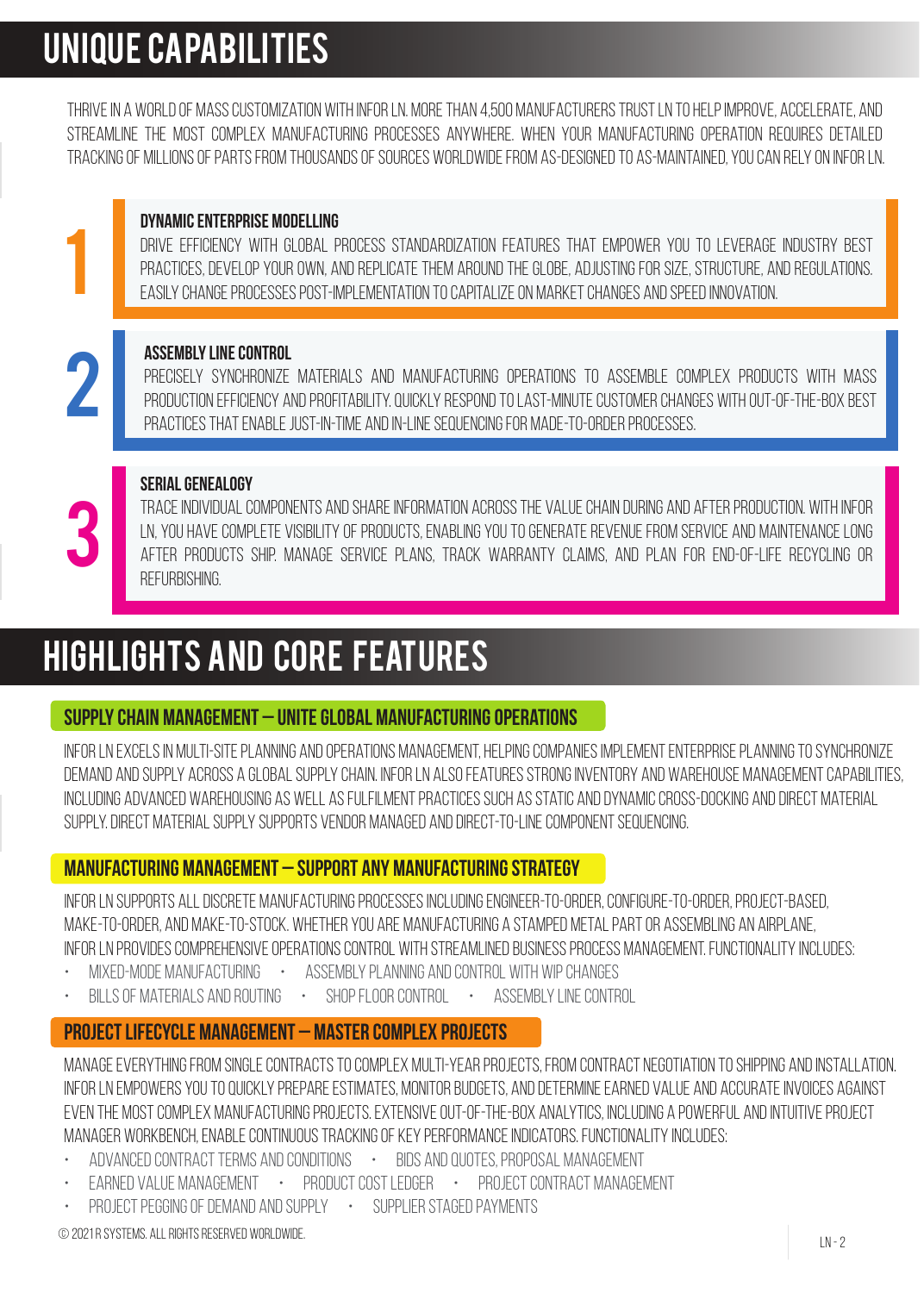### Service Lifecycle Management – Generate more post-sales revenue

Comprehensive Service Lifecycle Management enables manufacturers to generate revenue from products after they ship. Infor LN Service Management empowers you to manage a global field service organization with complete visibility into the components of every installed product. Offer and maintain service plans, schedule preventive maintenance, and identify upgrades/upsell opportunities. Infor LN also manages your MRO facilities and warranty claims. Functionality includes:

- CUSTOMER CONTACT CENTER MANAGEMENT WARRANTY AND CLAIMS MANAGEMENT
	-
- MRO and Service Deport Management Usage-based, preventative maintenancers
- 

### Global Financials, Governance, Risk, and Compliance – Gain confidence with global financial visibility

In order to meet financial goals with confidence, companies need global financial budgeting and control combined with real-time visibility into revenues, costs, and profits. Infor LN can be used in a fully integrated ERP environment and as a stand-alone financial model for any organization structure. With this flexibility, Infor LN supports global organizations that consist of multiple companies or business units operating across different geographies. Infor LN provides flexible ACCOUNT STRUCTURES FOR RECORDING, ANALYZING, AND MONITORING THE ACTIVITIES OF EACH COMPANY OR BUSINESS UNIT. FUNCTIONALITY includes:

- GENERAL LEDGER ACCOUNTS RECEIVABLE ACCOUNTS PAYABLE
- Cash Management Financial Budget System

### Design and Engineering – Foster collaboration between design and manufacturing

Reduce time to market through tight integration between design and manufacturing. You'll be well positioned to control upfront costs by designing with full visibility of the effects on downstream manufacturing operations and sourcing and procurement. Andby receivingearly warningsoffieldissues, you'llbe abletotakequick actiontoimprovedesign andreduce WARRANTY COSTS. FUNCTIONALITY INCLUDES:

- Engineering Change Order Management Collaborative design and engineering
- Design for Supply Design for Manufacturability

### Quality Management – Improve control and gain predictability

Infor LN Quality Management enables manufacturers to monitor and improve the quality of their products by enforcing regular inspection procedures throughout the manufacturing process. Quality Management uses a logistical flow of products to schedule inspections. Functionality includes:

- Advanced Product Quality Planning (APQP)
- Statistical Quality Control, including sampling plans First Article Inspection
- Quality Manager Dashboard Non-Conformance Reporting
- Embedded enterprise social collaboration to help plan and resolve

### Configuration Management – Offer more features and options with less complexity

Infor LN's powerful, rules-based configurator enables your customers, distributors, and sales representatives to easily configureproductswhile2D and3Dimages allowyourusersto viewproduct variants.Powerfulrulesenable youtodisplay current prices, upsell options, and check for incompatible configurations. Automatic creation of manufacturing bills of materials and routings eliminate the need for super bills of materials. Functionality empowers you to:

- Guide product selection features, options, and dimensions, while ensuring they define a valid product
- Receive immediate visual confirmation of the product's features and options.
- Ensure an accurate price and cost for any configuration Manage documents and data.